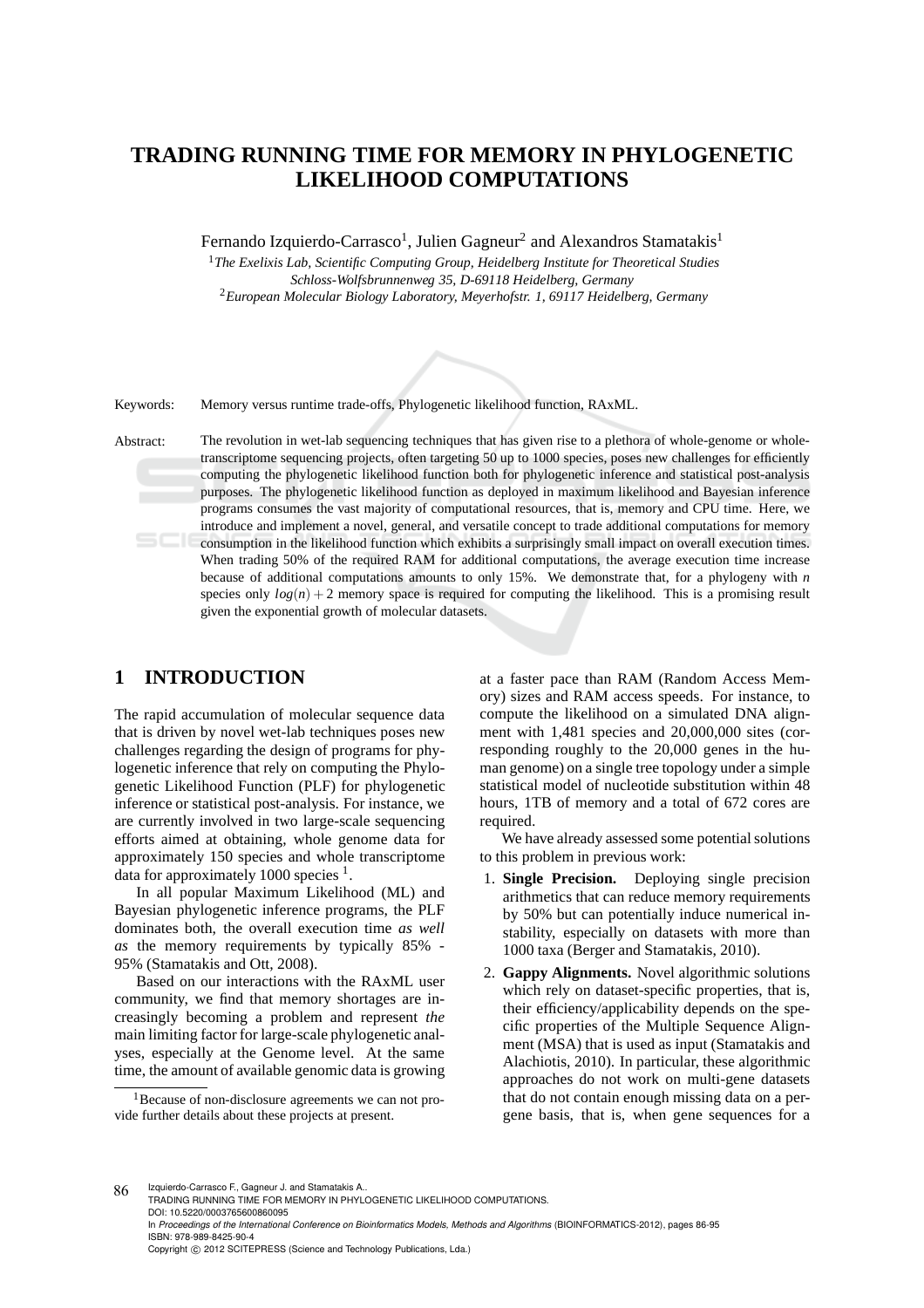certain number of taxa under study are not available. In other words, these approaches are not applicable to emerging, dense whole-genome MSAs without missing data.

3. **Out-Of-Core.** We recently introduced a generally applicable method for saving memory, that does not rely on MSA-specific characteristics. We evaluated an out-of-core (frequently also called external memory algorithm) approach that reduces RAM requirements by moving data back and forth between the RAM and the disk (Izquierdo-Carrasco and Stamatakis, 2011). However, the increase of at least one order of magnitude in overall execution times because of slow read/write operations to/from disk does not yield this approach practical, even when a high performance parallel file system is used.

Here, we introduce a novel and significantly more efficient method that is based on trading computations (running time) for memory. The method is completely independent from the MSA structure and is therefore particularly useful for reducing RAM requirements of "dense" whole-genome alignments. Moreover, it can be combined with the **single precision** and **gappy alignment** memory saving approaches (see above) to yield even further savings. When reducing the amount of available RAM to 50% of the total RAM required for computing the likelihood on a tree for a given MSA, we obtain a respective slowdown (because of additional (re-)computations) of only 15%. This represents a relatively small run-time increase that most end-users will not even notice. On the other hand, users will notice when their analyses crash because they have run out of RAM or the OS (operating system) starts paging.

The remainder of this paper is organized as follows: We briefly review related work in Section 2. In Section 3 we describe the underlying idea for the memory saving approach, demonstrate that only  $log(n) + 2$  vectors are required, and introduce two vector replacement strategies. In Section 4 we describe the experimental setup and provide corresponding results. We conclude and discuss directions of future work in Section 5.

## **2 RELATED WORK**

One common approach for reducing memory requirements are out-of-core algorithms. These are specifically designed to minimize the I/O overhead via explicit, application-specific, data placement control and movement. Out-of-core algorithms mostly aim at optimizing data movement between disk and RAM. A comprehensive review of work on out-of-core algorithms can be found in (Vitter, 2008). In phylogenetics, out-of-core algorithms have been applied to Neighbor-Joining (Wheeler, 2009; Martin Simonsen and Pedersen, 2010). Moreover, we recently introduced a generic out-of-core implementation for PLF computations (Izquierdo-Carrasco and Stamatakis, 2011). As already mentioned, the performance of our out-of-core implementation was rather disappointing and is therefore not applicable to likelihoodbased inference on dense whole-genome alignments. Nonetheless, our approach was significantly more efficient than the paging strategy of the OS.

The term time-memory trade-off engineering refers to situations/approaches where memory requirements/utilization is reduced at the cost of additional (re-)computations, that is, at the expense of increased run time. This trade-off engineering approach has been applied in diverse fields such as language recognition (Dri and Galil, 1984), cryptography (Barkan et al., 2006), and packet scheduling (Xu and Lipton, 2005).

We are not aware of any applications of or experiments with time-memory trade-off engineering approaches in the field of computational phylogenetics.

# **3 RECOMPUTATION OF ANCESTRAL PROBABILITY VECTORS**

### **3.1 PLF Memory Requirements**

A detailed discussion on PLF Memory requirements is provided in (Izquierdo-Carrasco and Stamatakis, 2011). We include a part of this discussion, that is also relevant for the work presented here. The PLF is defined on unrooted binary trees. The *n* extant species/organisms of the MSA under study are located at the tips of the tree, whereas the  $n - 2$  inner nodes represent extinct common ancestors. The molecular sequence data in the MSA that has a length of *s* sites (alignment columns) is located at the tips of the tree. The memory requirements for storing those *n* tip vectors of length *s* is not problematic, because one 32-bit integer is sufficient to store, for instance, 8 nucleotides when ambiguous DNA character encoding (requiring 4 bits to store one nucleotide) is used. Hence, for the aforementioned large dataset (1,481 species, 20,000,000 sites) only 13GB are required to store the actual sequence data compared to 1 TB for storing ancestral probability vectors.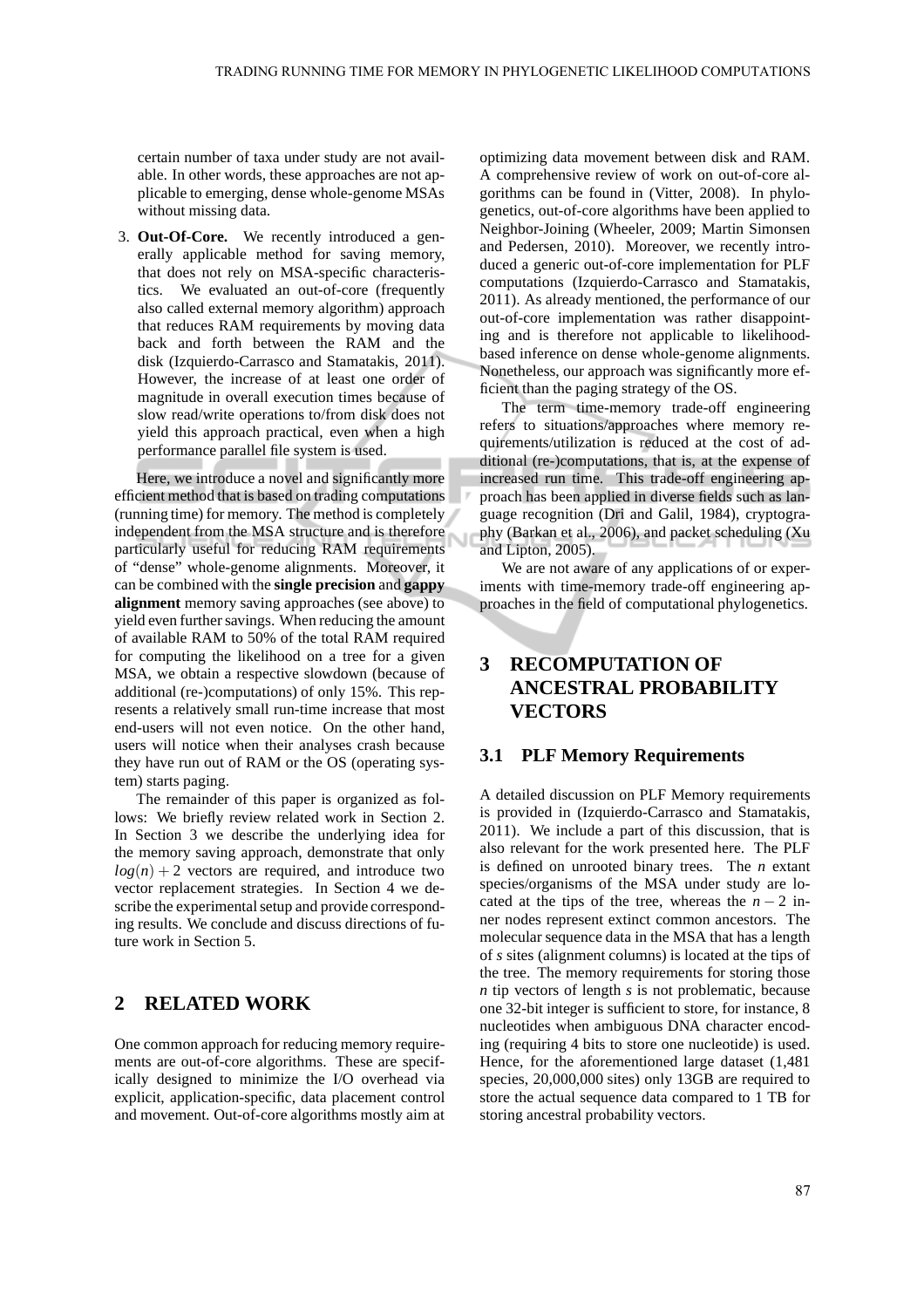Hence, the memory requirements of the PLF are dominated by the space for storing the ancestral probability vectors that are located at the ancestral (inner) nodes of the tree. Depending on the PLF implementation, at least one such vector (a total of  $n - 2$ ) will need to be stored per ancestral node. For each alignment site  $i, i = 1...s$ , an ancestral probability vector needs to hold the data for the probability of observing an A, C, G or T. Thus, under double precision arithmetics and for DNA data a total of(*n*−2)·8·4·*s* bytes is required for the most simple statistical model of nucleotide substitution. When the less simplistic, standard Γ model of rate heterogeneity (Yang, 1994) with 4 discrete rates is deployed, this number increases by a factor of four  $((n-2) \cdot 8 \cdot 16 \cdot s)$ , since we need to store 16 probabilities for each alignment site *i*. Furthermore, if protein data is used (that has 20 instead of 4 states) in conjunction with the  $\Gamma$  model of rate heterogeneity, the memory requirements for storing ancestral probability vectors increase to  $(n-2) \cdot 8 \cdot 80 \cdot s$ bytes.

To obtain the likelihood of a given, fixed tree, the PLF performs a post-order tree traversal that starts at a virtual root. Such a virtual root can be placed arbitrarily into any branch of the unrooted tree without changing the overall likelihood of the tree. By means of the post-order tree traversal, the ancestral probability vectors are computed bottom-up from the leaves toward the virtual root.

For a more detailed description of PLF computations and efficient PLF implementations please refer to (Stamatakis, 2011). For understanding the memory access pattern during the post-order traversal, let us consider equation (Felsenstein, 1981) of the Felsenstein pruning algorithm.

This equation computes the ancestral probability vector entry  $\vec{L}^{(p)}_A$  $A$ <sup>(*P*)</sup> for observing the nucleotide A at site *i* of a parent node *p*, with two child nodes*l* and *r* given the respective branch lengths  $b_l$  and  $b_r$ , the corresponding transition probability matrices  $P(b_l)$ ,  $P(b_r)$ , and the probability vectors of the children  $\vec{L}^{(l)}$ ,  $\vec{L}^{(r)}$ :

$$
\vec{L}_{A}^{(p)}(i) = \left(\sum_{S=A}^{T} P_{AS}(b_{I}) \vec{L}_{S}^{(l)}(i)\right) \left(\sum_{S=A}^{T} P_{AS}(b_{r}) \vec{L}_{S}^{(r)}(i)\right) \quad (1)
$$

In order to compute  $L_A^{(p)}$  $A^{(p)}(i)$ , we do not necessarily need to immediately have available in memory vectors  $L_S^{(l)}$  $L_S^{(l)}(i)$  and  $L_S^{(r)}$  $S^{(r)}(i)$ , since they can be obtained by a recursive descent (a post-order subtree traversal) into the subtrees rooted at *l* and *r* using the above equation. In other words, if we do not have enough memory available, we can recursively re-compute the values of  $L^{(l)}$  and  $L^{(r)}$ . Note that, the recursion terminates when we reach the tips (leaves) of the tree and that memory requirements for storing tip vectors are negligible compared to ancestral vectors (see above).

If not all ancestral probability vectors fit in RAM, the required vectors for the operation at hand can still be obtained by conducting some additional computations for obtaining them by applying equation 1. We observe that, when both  $L_S^{(l)}$  $L_S^{(l)}(i)$  and  $L_S^{(r)}$  $S^{(r)}(i)$  have been used (consumed) for calculating  $L_{\rm A}^{(p)}$  $A^{(p)}(i)$ , the two child vectors are not required any more. That is, those two vectors can be omitted/dropped from RAM or be overwritten in RAM to save space. Therefore, the likelihood of a tree can be computed without storing all *n*−2 ancestral vectors. Instead, a smaller amount of space for only storing  $x < (n-2)$  vectors can be used. Those *x* vectors can then dynamically be assigned to a subset (varying over time) of the  $n-2$ inner nodes. This gives rise to the following question: Given a MSA with *n* taxa, what is the minimum number of inner vectors *xmin* that must reside in memory to be able to compute the likelihood on any unrooted binary tree topology with *n* taxa?

Due to the post-order traversal of the binary tree topology, some ancestral vectors need to be stored as intermediate results. Consider an ancestral node *p* that has two subtrees rooted at child nodes *l* and *r* with identical subtree depth. When the computations on the first subtree for obtaining  $L^{(l)}$  have been completed, this vector needs to be kept in memory until the ancestral probability vector  $L^{(r)}$  has been calculated to be able to compute  $L^{(p)}$ .



Figure 1: A balanced subtree, where the vector of inner node 1 is oriented in the direction of the virtual root. In order to compute the likelihood of vector 1, the bold vectors must be held in memory. The transparent vectors may reside in memory but are not required to.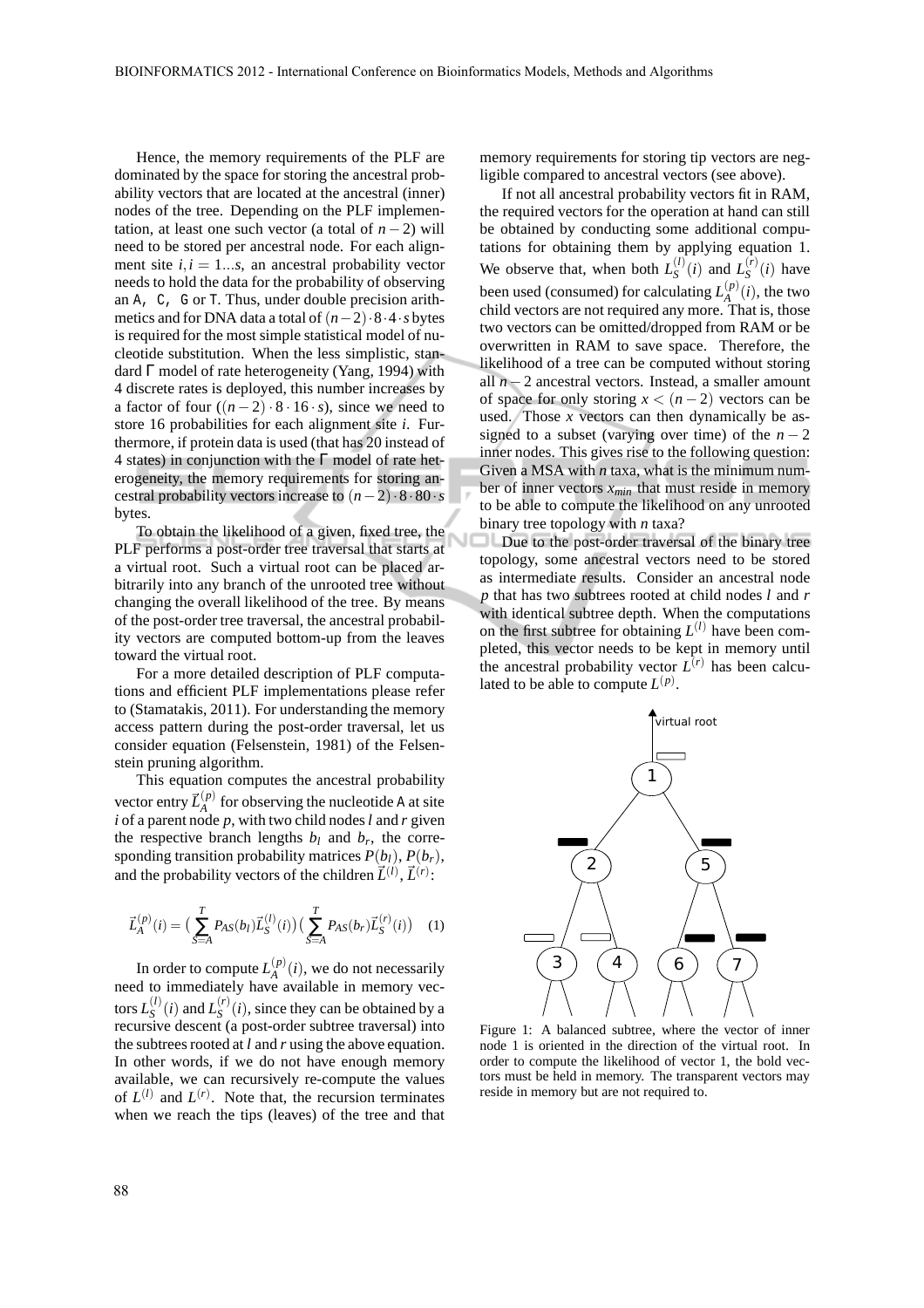In the following section 3.2, we demonstrate that the minimum number of ancestral vectors  $x_{min}(n)$  that must reside in RAM to be able to compute the likelihood of a tree with *n* taxa is  $log_2(n) + 2$ . For obtaining this lower memory bound, we consider the worst case tree shape, that is, a perfectly balanced unrooted binary tree with the virtual root placed into the innermost branch.

Figure 1, where we first descended into the left subtree, depicts this worst case scenario for  $n = 4$ . The probability vectors will be written in the following order: 3, 4, 2, 6, 7, 5, 1. Figure 1 shows the number of vectors required in memory  $(log_2(4)$  +  $2 = 4$ ) at the point of time where vector 5 needs to be computed. At any other point of time during the postorder traversal, holding 3 vectors in RAM is sufficient to successfully proceed with the computations.

#### **3.2 Minimum Memory Requirements**

The underlying idea of our approach is to reduce the total number of ancestral probability vectors residing in RAM at any given point of time. Let *PLF* be the likelihood function (see Equation 1), which —for the sake of simplifying our notation— can be computed at a tip (essentially at zero computational cost) or an inner node given the ancestral probability vectors of its two child nodes. The PLF always returns an ancestral probability vector as result.

As a pre-processing step, we compute the number of descendants (size of the respective subtree) for each inner node. This can be implemented via a single post-order tree traversal. The memory required for storing the number of descendants as integers at each node is negligible compared to required probability vector space. Given this information, the binary tree data structure can be re-ordered such that, for every node *p*, the left child node *l* contains the larger number of descendants and the right child node *r* contains the smaller number of descendants. We can now compute the PLF of the tree by invoking the following recursive procedure **f** at the virtual root *p* of the tree:

$$
proc f(p) ≡\nif isALeaf(p) then return(PLF(p)) fi;\n vl := f(p.l);\n vr := f(p.r);\nreturn(PLF(vl, vr))
$$
\nStep 3  
\nStep 3

During this computation, the maximum number of probability vectors  $x_{min}(n)$  that need to reside in memory for any tree with *n* leaves is  $log_2(n) + 2$ . This upper bound is required if and only if the binary tree is balanced.

**Proof.** We demonstrate the above theorem by recursion.  $x_{min}(1) = 1$ , since for a tree with a single node, only the sequence data (a single probability vector) need to be stored. Now assume that  $x_{min}(n-1) = log_2(n-1) + 2$  and consider a tree with *n* leaves. We execute all steps of  $f(p)$ , where *p* is the root, and keep track of the number of probability vectors that are stored simultaneously in RAM:

- **Step 1.** Computing *f*(*p*.*l*) requires storing at most  $x_{min}(n-1)$  probability vectors simultaneously which is strictly less than  $log_2(n) + 2$ . Once  $f(p.l)$  has been computed only the result vector is stored (i.e., only one single probability vector).
- **Step 2.** Because the subtree size of the right descendant of the root *p*.*r* must be  $\leq n/2$ , this computation needs to simultaneously store at most  $log_2(n/2) + 2 = log_2(n) + 1$  probability vectors. Here, we need to add the number of probability vectors that required to be maintained in RAM after completion of **Step 1**. Thus, overall, **Step 2** needs to simultaneously hold at most  $log_2(n) + 2$ probability vectors in RAM. Once the results of  $f(p.l)$  and  $f(p.r)$  have been computed we are left with two probability vectors  $v_l$ ,  $v_r$  that need to reside in memory.
- **Step 3.** This step requires 3 probability vectors to be stored at the same time, namely,  $v_l$ ,  $v_r$ , and the vector to store the result of  $PLF(v_l, v_r)$ . Note that, to obtain the overall likelihood of the tree (a single numerical value), we need to apply a function  $g()$ to the single result vector returned by  $f()$ , that is,  $g(f(p))$ . Function  $g(j)$  simply uses the data in the result vector to calculate the likelihood score over all root vector entries.

Hence the peak in memory usage is reached during **Step 2** and its upper bound is  $log_2(n) + 2$ . Moreover, this upper bound is reached if and only if the number of descendants in the respective left and right subtrees is identical for all nodes, that is, for a balanced tree.

### **3.3 Basic Implementation**

While holding  $log_2(n) + 2$  vectors in RAM provides sufficient space for computing the PLF, this will induce a significant run-time increase (due to recomputations) compared to holding *n* vectors in memory. In practice, we need to analyze and determine a reasonable run-time versus RAM trade-off as well as an appropriate vector replacement/overwriting strategy. For instance, in the RAxML or MrBayes PLF implementations, some ancestral vectors (depending on their location in the tree) can be recomputed faster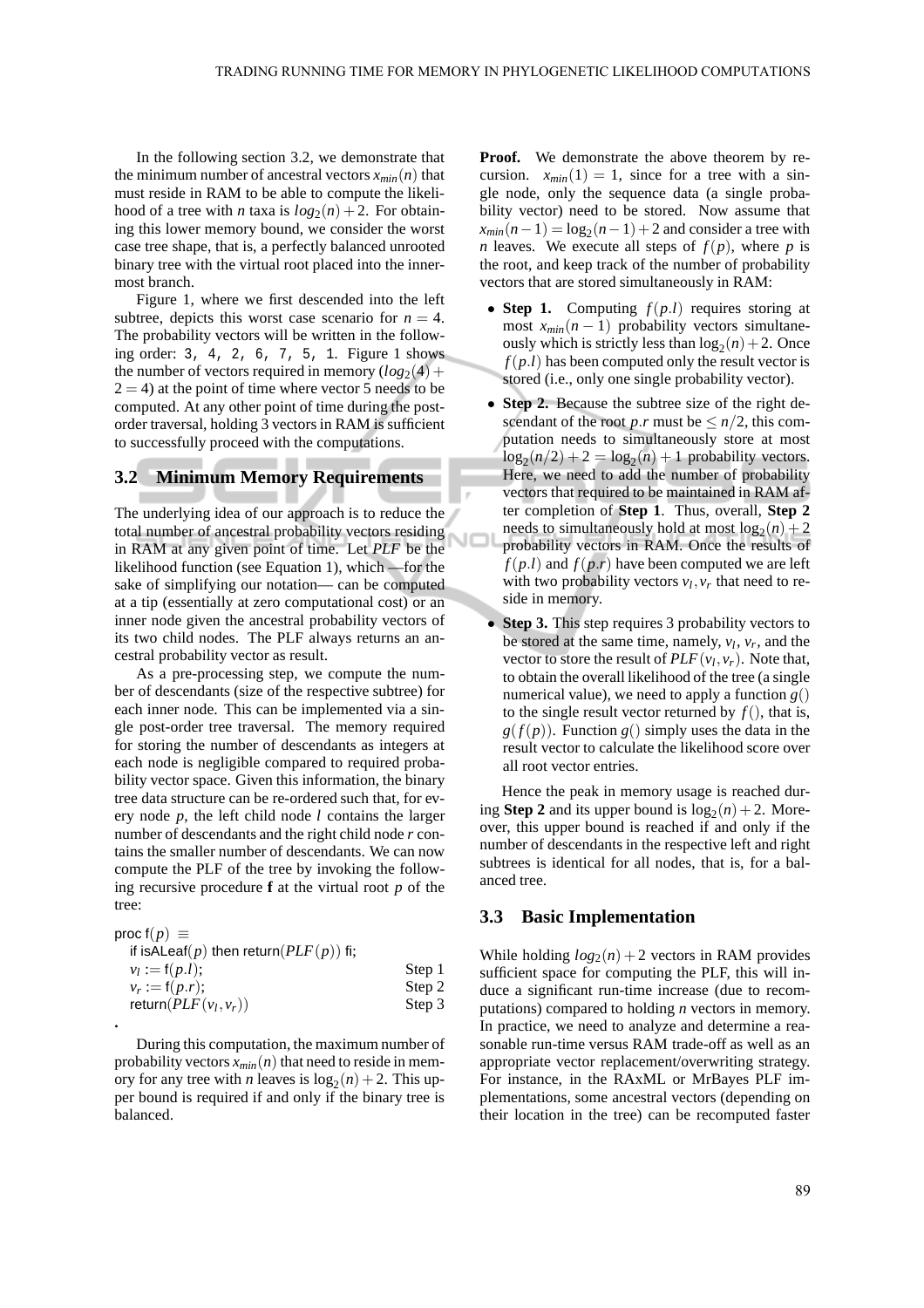than others. In particular, cases where the left and/or right child vectors are tip sequences can be handled more efficiently. For instance, an observed nucleotide A at a tip sequence corresponds to a simple probability vector of the form  $[P(A) := 1.0, P(C) := 0.0, P(G) :=$  $(0.0, P(T) := 0.0]$ . This property of tip vectors can be used for saving computations in equation 1.

Also, typical topological search operators for finding/constructing a tree topology with an improved likelihood score such as SPR (Subtree Pruning and Re-grafting), NNI (Nearest Neighbor Interchange) or TBR (Tree Bisection and Reconnection) only apply local changes to the tree topology. In other words, the majority of the ancestral probability vectors is not affected by the topological change and does therefore not need to be recomputed/updated with respect to the locally altered tree topology via a full postorder tree traversal. Therefore, if all ancestral vectors reside in RAM, only a very small part of the tree needs to be (re-)traversed after a SPR move, for instance. All standard ML-based programs such as GARLI (Zwickl, 2006), PHYML 3.0 (Guindon et al., 2010), and RAxML (Stamatakis, 2006) deploy search strategies that typically require updating only a small fraction of probability vectors in the vicinity of the topological change.

Therefore, devising an appropriate strategy (see Section 3.4) for deciding which vectors shall remain in RAM and which can be discarded (because they can be recomputed at a lower computational cost) can have a substantial impact on the induced run time overhead when holding, for instance,  $x := n/2$ vectors in RAM. In the following, we will outline how to compute the PLF and conduct SPR-based tree searches with  $x < n$  vectors in RAM.

Let *n* be the number of species,  $n-2$  the number of ancestral probability vectors, and *x* the number of available slots in memory, where  $log_2(n) + 2 \leq x$ *n* (i.e.,  $n - x$  vectors are not stored, but recomputed on demand). Let *w* be the number of bytes required for storing an ancestral probability vector (all vectors have the same size). Our implementation will only allocate  $x \cdot w$  bytes, rather than  $n \cdot w$ . We henceforth use the term *slot* to denote a RAM segment of *w* bytes that can hold an ancestral probability vector.

We define the following C data structure (details omitted) to keep track of the vector-to-slot mapping of all ancestral vectors and for implementing replacement strategies:

```
typedef struct
\{int numVectors;
  size_t width;
 double **tmpvectors;
  int *iVector;
```
int \*iNode; int \*unpinnable; boolean allSlotsBusy; unpin\_strategy strategy; }recompVectors;

The array tmpvectors is a list of pointers to a set of slots (i.e., starting addresses of allocated RAM memory) of size numVectors (*x*) and width numVector (*w*). The array iVector has length *x* and is indexed by the slot id. Each entry holds the node id of the ancestral vector that is currently stored in the indexed slot. If the slot is free, the value is set to a dedicated SLOT\_UNUSED code. The array iNode has length *n*−2 and is indexed using the unique node ids of all ancestral vectors in the tree. When the corresponding vector resides in RAM, its array entry holds the corresponding slot id. If the vector does not reside in RAM the array entry is set to the special code NODE\_UNPINNED. Henceforth, we denote the availability/unavailability of an ancestral vector in RAM as pinned/unpinned The array unpinnable tracks which slots are available for unpinning, that is, which slots that currently hold an ancestral vector can be overwritten, if required.

The set of ancestral vectors that are stored in the memory slots changes dynamically during the computation of the PLF (i.e., during full tree traversals and tree searches). The pattern of dynamic change in the slot vector also depends on the selected recomputation/replacement strategy. For each PLF invocation, be it for evaluating a SPR move or completely re-traversing the tree, the above data structure is updated accordingly to ensure consistency.

Whenever we need to compute a local tree traversal (following the application of an SPR move) to compute the likelihood of the altered tree topology, we initially just compute the traversal order which is part of the standard RAxML implementation. The traversal order is essentially a list that stores in which order ancestral probability vectors need to be computed. In other words, the traversal descriptor describes the partial or full post-order tree traversal required to correctly compute the likelihood of a tree. For using  $x < n$  vectors, we introduce a so-called traversal order check, which extends the traversal steps (the traversal list) that assume that all *n* vectors reside in RAM. By this traversal order extension, we guarantee that all missing vectors (not residing in RAM) will be recomputed as needed. The effect of reducing the number of vectors residing in RAM is that, traversal lists become longer, that is, more nodes are visited and thereby run time increases. When the traversal is initiated, all vectors in the traversal list that already reside in RAM (they are pinned to a slot) are protected (marked as unpinnable) such that, they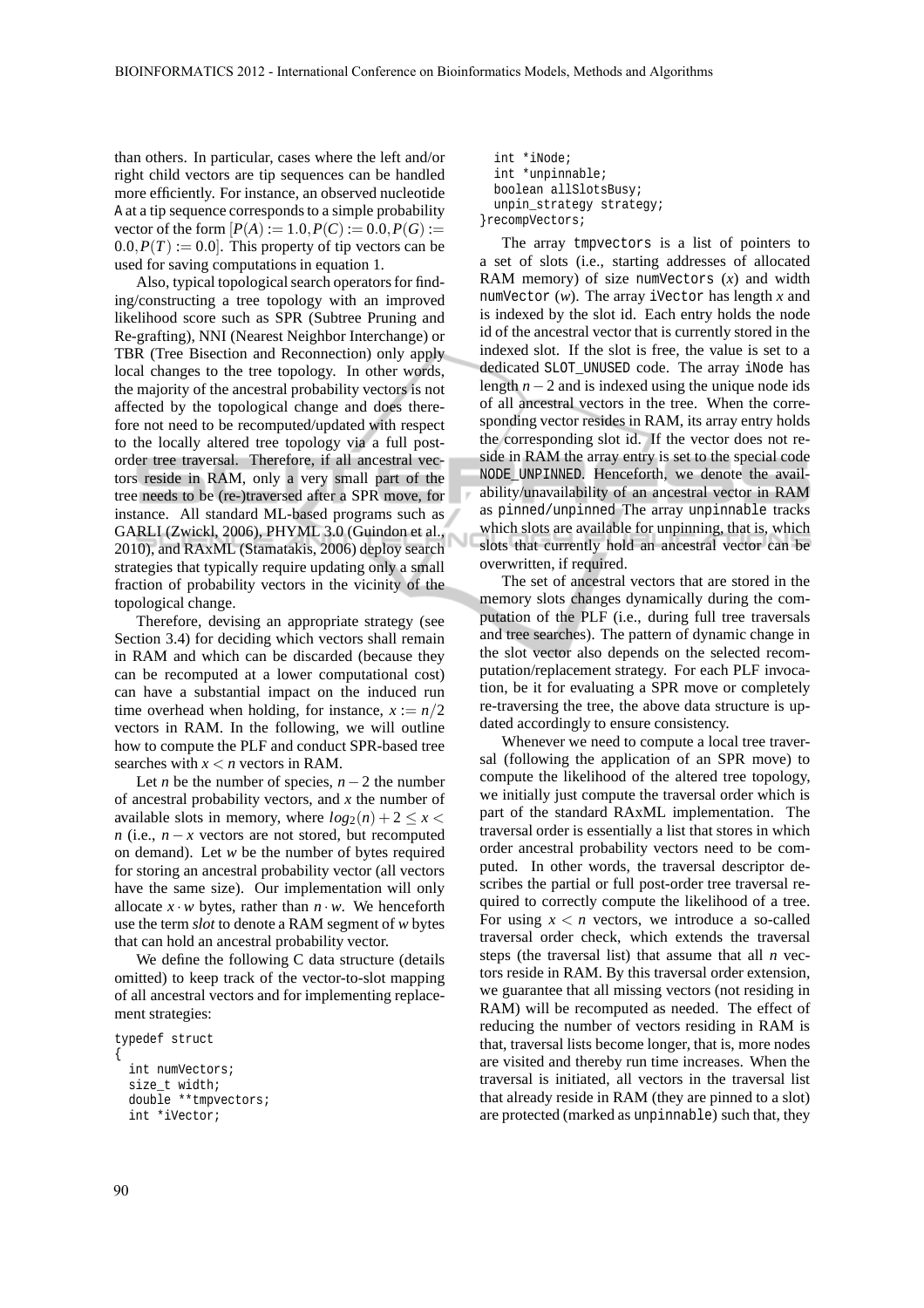will not be overwritten by intermediate vectors of the recomputation steps.

If an ancestral vector slot needs to be written/stored by the traversal, there are three cases:

- 1. The vector resides in a slot (already in memory). We can just read and/or write to this slot.
- 2. The vector is not pinned, but there exists a free slot, which is then pinned to this vector.
- 3. The vector is not pinned and there is no free slot available. A residing vector must be replaced and the corresponding slot needs to be pinned to the required vector.

Since the traversal only visits each vector at most once, the corresponding children of this vector can be unpinned once it has been written to memory. Instead of unpinning them directly, they are merely marked for unpinning. The real overwrite only takes place if the slot is selected by the replacement strategy for storing another vector. Otherwise, the slot will store the values of the current vector for as long as possible for potential future re-use. TECHN

### **3.4 Replacement Strategies**

In analogy to the replacement strategies discussed in the out-of-core implementation (Izquierdo-Carrasco and Stamatakis, 2011), there are numerous approaches for deciding which memory slot should be overwritten by a new ancestral vector that does currently not reside in RAM. We implement and analyze the following two replacement strategies.

- **Random.** A random slot not flagged as pinned is selected. The random strategy is a naïve approach with minimal overhead and is used as baseline for performance comparisons.
- **MRC.** Minimum Recomputation Cost. The slot with minimum subtree size (see below) and not flagged as pinned is selected.

The MRC strategy entails a slight overhead for keeping track of which vectors will be most expensive to recompute and should therefore be kept in RAM for as long as possible. Consider an unrooted binary tree *T* with *n* tips. Each inner node *i* in an unrooted binary tree with *n* taxa can be regarded as a trifurcation that defines three subtrees  $T_{i,a}$ ,  $T_{i,b}$ , and  $T_{i,c}$  corresponding to the three outgoing branches  $a, b$ , and *c*. Given a subtree  $T_{i,x}$ , we define its subtree size  $sts(T_{i,x})$  as the number of tips beneath inner node *i* in the direction of the outgoing branch *x*. Thus,  $s$ *ts*( $T$ *i*,*a*) + *sts*( $T$ <sup>*i*</sup>,*b*) + *sts*( $T$ <sup>*i*</sup>,*c*) = *n* holds for any inner node *i* in an unrooted binary tree with *n* taxa/tips. When conducting likelihood computations, the tree is

always rooted by a virtual root. Hence, if the virtual root is located in the direction of branch *c* the relevant subtree size with respect to recomputation cost at inner node *i* is  $sts(T_i^{rooted}) := sts(T_{i,a}) + sts(T_{i,b})$ . We use this rooted subtree size  $sts(T_i^{rooted})$  to determine the recomputation cost for each ancestral vector *i* given a virtual rooting of the tree. In particular, the case  $sts(T_i^{rooted}) = 2$  (both children are tips) is particularly cheap to recompute, since tip vectors always reside in RAM *and* recomputing ancestral vector *i* is cheap (see above). In a perfectly balanced tree with the root placed in the innermost branch, half of the inner vectors have subtree size  $sts(T_i^{rooted}) = 2$ .

As already mentioned, during a partial or full tree traversal for computing the likelihood, all inner nodes (vectors) involved are oriented in a given direction toward the virtual root. Evidently, the subtree sizes will change when the topology is altered and will need to be updated accordingly.

In order to account for this, we keep an array of subtree sizes, that is, for each inner node we store a subtree size value. Whenever the topology changes, a local traversal descriptor is created. This local traversal descriptor starts at the new virtual root and recursively includes the inner nodes whose orientation has changed after the given topology change. Since this exactly corresponds to the set of nodes whose subtree size values must be updated, the subtree size array can be updated via the same recursive descent.

#### **3.5 Implementation Details**

In the following we discuss some important details of the recomputation process.

**Largest Subtree First.** The standard implementation of the PLF, where all ancestral vectors are available in memory, computes the PLF by conducting a post-order traversal from an arbitrary rooting of the tree. Thus, an ancestral probability vector can be computed once the respective left and right child vectors have been computed. In the standard RAxML implementation, the traversal always recursively descends into the left subtree first. The (arbitrary) choice whether to descend into the left or right subtree first, does not affect performance (nor the results) when all ancestral vectors reside in RAM.

However, when not all vectors reside in RAM, the choice whether to descend into the left or right subtree first *does* matter. This is particularly important if we use the minimum setting  $x := log_2(n) + 2$ , since otherwise we may encounter situations where not enough slots are available (see Section 3.2).

Suppose that, as in the standard implementation,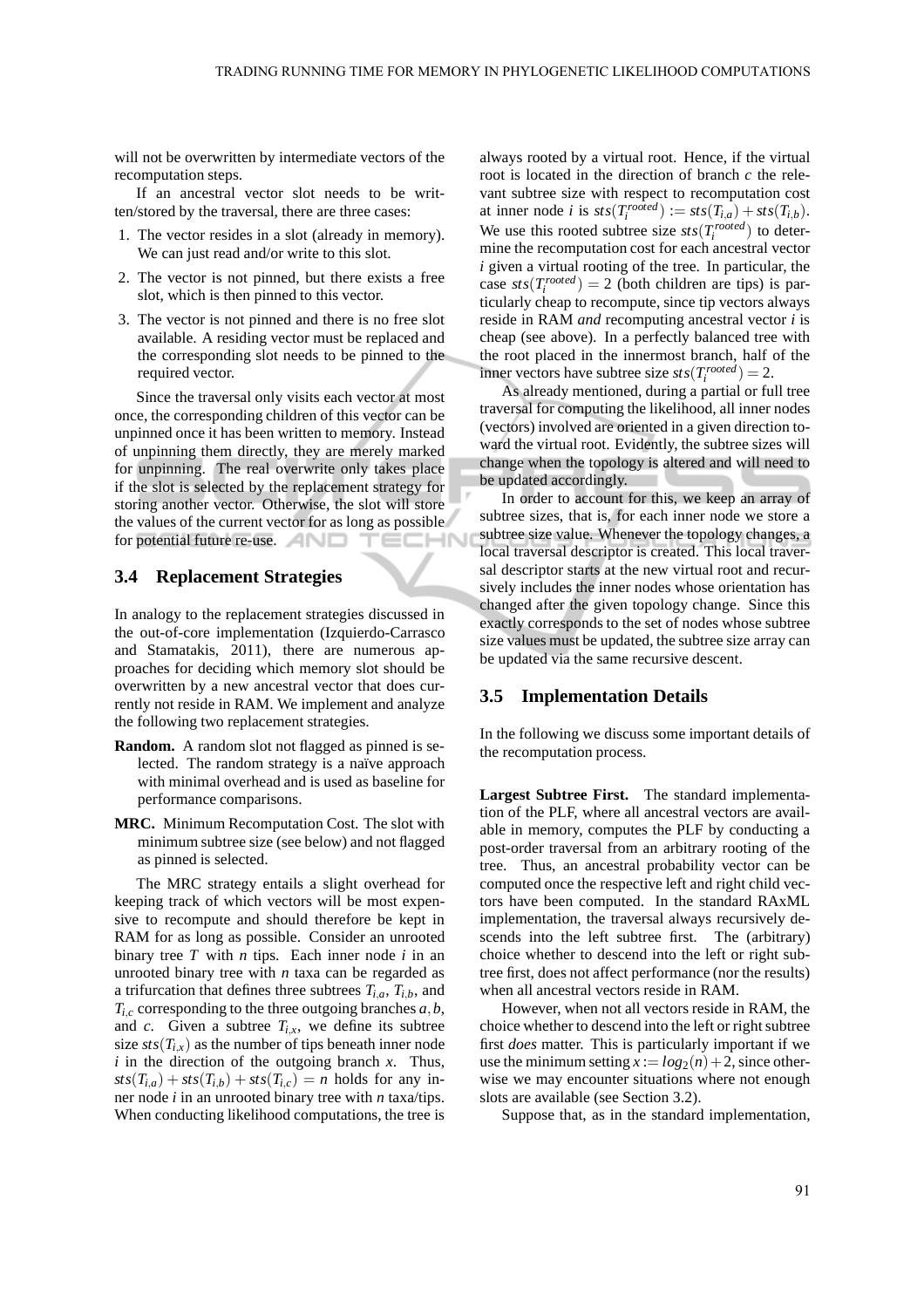

Figure 2: An unbalanced subtree, where the vector of inner node 1 is oriented in the direction of the virtual root. Bold rectangles represent vectors that must be held in memory if we first descend into the left subtree and node 4 is being written.

we always descend into the left subtree first. In the example shown in Figure 2, the left subtree is significantly smaller than the right subtree. We would first descend into the left subtree, which consists of a single inner node. The child ancestral vector corresponding to node 2 must be pinned to its slot. Thereafter, we descend into the right subtree writing and pinning nodes 3, 4, 5 (always assuming that we descend into the left —smaller— subtree of *each* node first). While we keep descending into the right subtree, the ancestral vector corresponding to node 2 remains pinned, because it represents an intermediate result.

In contrast, if we initially descend into the right subtree (which is always larger in the example), there is no need to store intermediate results of the left subtree (node 2). Also, nodes 4 *and* 5 can be immediately unpinned as soon as their parent nodes have been computed. Thus, by inverting the descent order such as to always descend into the larger subtree first (as required by our proof), we minimize the amount of time for which intermediate vectors must remain pinned. Note that, when two subtrees have the same size, it does not matter into which subtree we descend first.

If we descend into the smaller subtrees first, there

will be more vectors that need to remain pinned for a longer time. This would also reduce the effective size of the set of inexpensive-to-recompute vectors that shall preferentially be overwritten, because more vectors that are cheap to recompute need to remain pinned since they are holding intermediate results. In this scenario more expensive-to-recompute vectors will need to be overwritten in memory and dropped from RAM.

Determining the appropriate descent order (largest subtree first) is trivial and induces a low computational overhead. When the traversal list is computed, we simply need to compare the subtree sizes of child nodes and make sure to always descend into the largest subtree first.

Priority List. For this additional optimization, we exploit a property of the SPR move technique. When a candidate subtree is pruned (removed from the currently best tree), it will be re-inserted into several branches of the tree from which it was removed to evaluate the likelihood of different placements of the candidate subtree within this tree. In the course of those insertions, the subtree itself will not be changed and only the ancestral vector at the root of the subtree will need to be accessed for computations. Hence, we maintain a dedicated list of pruned candidate subtree nodes (a unpinning priority list) that can be preferentially unpinned. Because of the design of lazy SPR moves in RAxML (similar SPR flavors are used in GARLI and PHYML) those nodes (corresponding to ancestral vectors) will not be accessed while the candidate subtree is inserted into different branches of the tree. Once this priority list is exhausted, the standard MRC recomputation strategy is applied.

**Full Traversals.** Full post-order traversals of the tree are required during certain phases of typical phylogenetic inference programs, for instance when optimizing global maximum likelihood model parameters (e.g., the  $\alpha$  shape parameter of the  $\Gamma$  distribution or the rates in a GTR matrix) on the entire tree. Full tree traversals are also important for the postanalysis of fixed tree topologies, for instance, to estimate species divergence times. Full tree traversals represent a particular case because every inner vector of the tree needs to be visited and computed. Hence, the number of vectors that need to be computed under our memory reduction approach is exactly identical to the number of vectors that need to be computed under the standard implementation. Thus, there is no need for additional computations while a large amount of memory can be saved. While full tree traversals do not dominate run times in standard tree search algo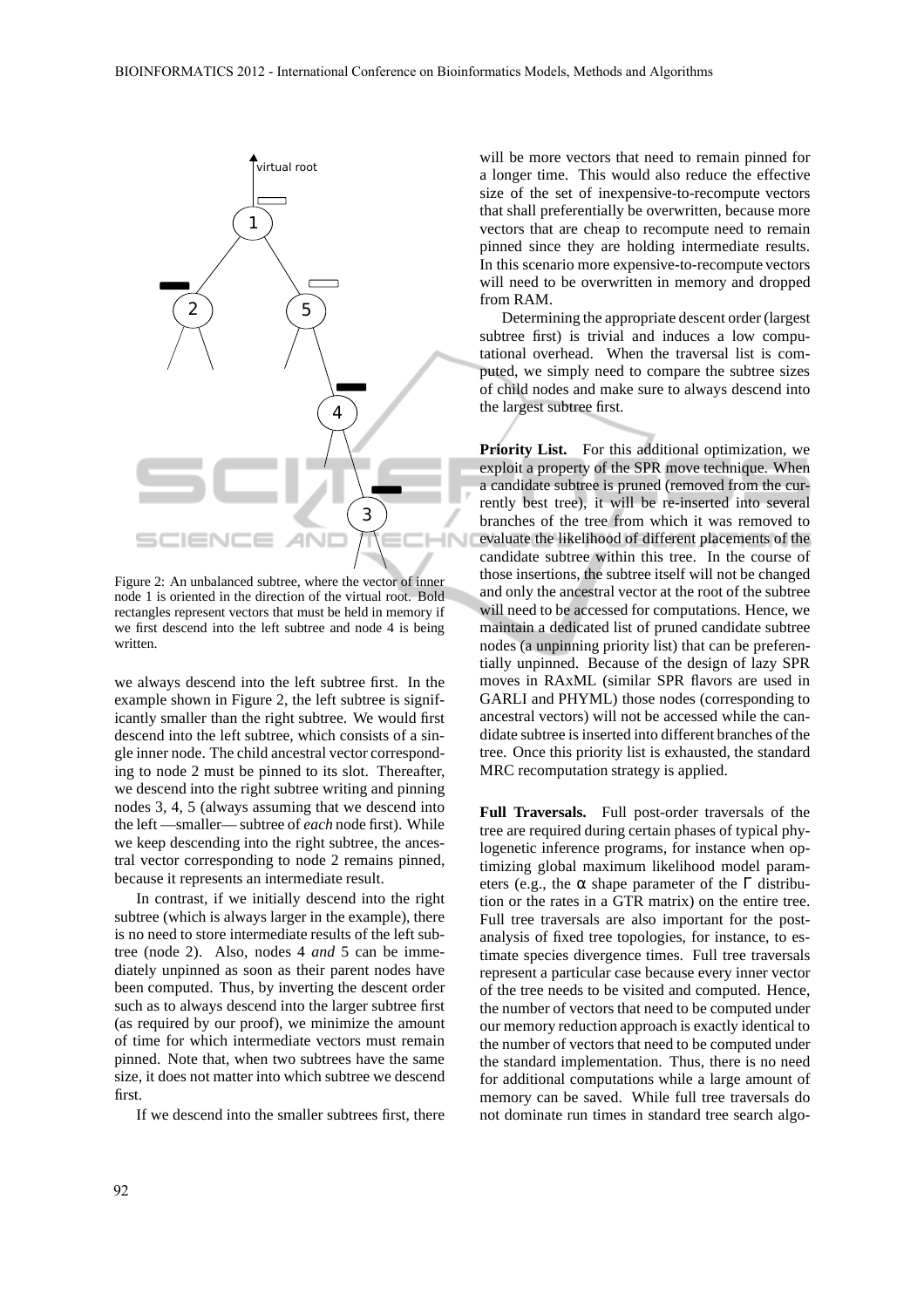rithms, they can dominate execution times in downstream analysis tools.

# **4 EXPERIMENTAL SETUP AND RESULTS**

We have implemented the techniques described in Section 3 in RAxML-Light v1.0.4. RAxML-Light is a strapped-down dedicated version of RAxML intended for large-scale phylogenetic inferences on supercomputers. It implements a light-weight software-based checkpointing mechanism and offers fine-grained PThreads and MPI parallelizations of the PLF. It has been used to compute a tree on a dense simulated MSA with 1481 taxa and 20,000,000 sites that required 1TB of RAM and ran in parallel with MPI on 672 cores. While not yet published, RAxML-Light is available as opensource code at www.exelixis-lab.org/software.html and at https://github.com/stamatak. The source code of the memory saving technique presented here is available for download at www.exelixislab.org/software/spare.zip and is currently being integrated into the RAxML-Light development version (development snapshots available at https://github.com/fizquierdo/vectorRecomp).

## **4.1 Evaluation of Recomputation Strategies**

The recomputation algorithm yields *exactly* the same log likelihood scores for the PLF as the standard algorithm. Thus, for validating the correctness of our implementation, it is sufficient to verify that the resulting trees and log likelihood scores of a ML tree search with the standard and recomputation implementations are identical. The increase of total run time depends on the number *x* of inner vectors that are held in memory *and* on the chosen unpinning strategy (MRC versus RANDOM). We used indelible (Fletcher and Yang, 2009) to generate simulated MSAs of 1500, 3000, and 5000 species. All experiments described in this section were conducted for these three datasets. We only show representative results for one dataset (1500 taxa, 575 base pairs).

The results for the other two simulated datasets (3000 taxa with 774 base pairs and 5000 taxa with 1074 base pairs), as well as for a biological dataset with 500 taxa, are analogous and can be found in the supplementary on-line material at www.exelixislab.org/publications.html.

We chose to use simulated datasets to assess per-

formance for convenience. Detailed information on indelible parameters used for dataset generation are included in the supplementary on-line material. For our purely computational work it does not matter whether simulated or real data is used.

Initially, we ran the Parsimonator program (available at www.exelixis-lab.org/software.html to generate 10 distinct randomized stepwise addition order parsimony starting trees for each MSA. For each starting tree, we then executed a standard ML tree search with RAxML-Light 1.0.4 (sequential version with SSE3 intrinsics) and ML tree searches with the recomputation version for the two replacement strategies (MRC and RANDOM) and five different RAM reduction factors (-x and -r options respectively). In the recomputation version used for the evaluation, both the *Largest subtree first* and the *Priority List* optimizations were activated. All experiments were executed on a 48-core AMD system with 256GB RAM. For all runs, RAM memory usage was measured every 600 seconds with top.

Figure 4 shows the corresponding decrease in RAM usage. Values in Figure 4 correspond to maximum observed RAM usage values.

Figure 3 depicts the run time increase as a function of available space for storing ancestral probability vectors. Clearly, the MRC strategy outperforms the RANDOM strategy and the induced runtime overhead, even for a reduction of available RAM space to only 10% is surprisingly small (approximately 40%). This slowdown is acceptable, considering that instead of analyzing a large dataset on a machine with 256GB, a significantly smaller and less expensive system with, for instance, 32GB RAM will be sufficient. Given the checkpointing capabilities of RAxML-Light, the increase in run times does not represent a problem.

### **4.2 Evaluation of Traversal Overhead**

In order to evaluate the overhead of the extended (larger) tree traversals due to the required additional ancestral probability vector computations, we modified the source code to count the number of ancestral vector computations. We distinguish between three cases with different recomputation costs (see Section 3). For each case, there exists a dedicated PLF implementation in RAxML.

**Tip/Tip** Both child nodes are tips.

- **Tip/Vector** One child node is a tip, and the other is an ancestral vector (subtree).
- **Vector/Vector** Both child nodes are ancestral vectors.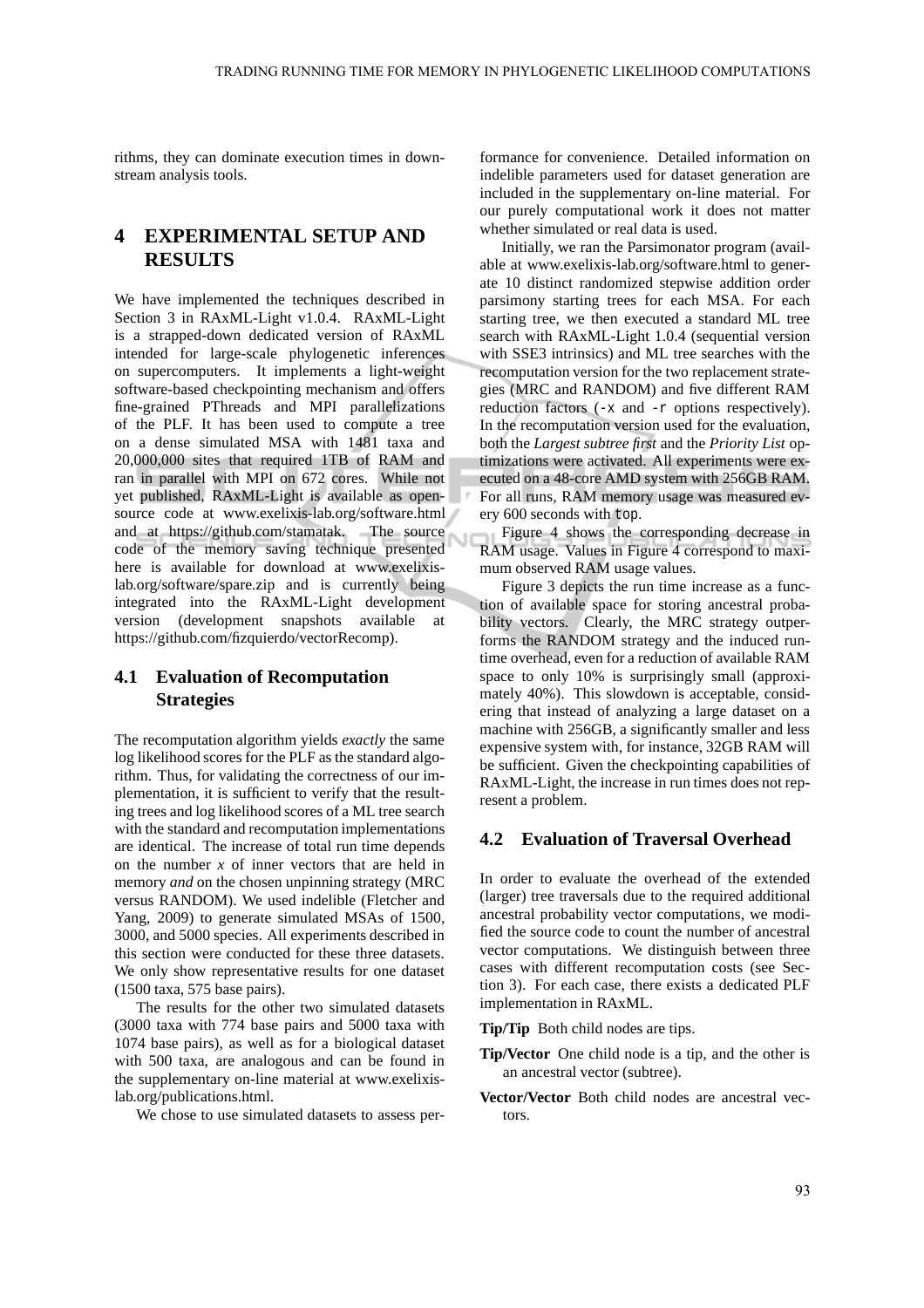

Figure 3: Different replacement strategies. The dataset was run with RAM allocations of 10%, 25%, 50% , 75%, and 90%, of the total required memory for storing all probability vectors. Run times are averaged across 10 searches with distinct starting trees.



Figure 4: Overall RAM usage when allocating only 10%, 25%, 50% , 75%, and 90%, of the required ancestral probability vectors.

Table 1 shows a dramatic, yet desired increase, in the number of Tip/Tip vector computations for the MRC strategy. However, the amount of the slowest type of ancestral node computations [Vector/Vector] is only increased by 0.16% compared to the standard implementation.

### **4.3 Evaluation of Full Tree Traversals**

We created a simple test case that parses an input tree and conducts 20 full tree traversals on the given tree. This dedicated test code is also available at https: //github.com/fizquierdo/vectorRecomp/. We used the aforementioned starting trees and the 500, 1500, and 5000 taxon datasets. Each run was repeated 5 times and we averaged running times. All runs returned exactly the same likelihood scores.

Table 2 indicates that, even for very small R values (fraction of inner vectors allocated in memory) the run time overhead is negligible compared to the standard implementation.

## **5 CONCLUSIONS AND FUTURE WORK**

We have presented a generic strategy for the exact computation of log likelihood scores and ML tree searches with significantly reduced memory requirements. The additional computational cost incurred by the larger number of required ancestral vector recomputations is comparatively low when an appropriate vector replacement strategy is deployed. This will allow for computing the PLF on larger datasets than ever before, especially when the limiting factor is available RAM. In fact, the memory versus additional computations trade-off can be adapted by the users via a command line switch to fit their computational resources. We also show that, the minimum number of ancestral probability vectors for computing the PLF that need to be kept in memory for a tree with *n* taxa is  $log_2(n) + 2$ . This result may be particularly interesting for designing equally fast, but highly memoryefficient phylogenetic post-analysis tools that rely on full tree traversals.

Furthermore, the concepts presented here can be applied to all PLF-based programs such as GARLI, PHYML, MrBayes, etc. On the software engineering side, the implementation of the recomputation strategy in RAxML is encapsulated in such a way, that it can be combined with any other memory saving techniques such as out-of-core computations, Subtree Equality Vectors, or the use of lossless compression algorithms for ancestral probability vectors.

We plan to further refine/tune the MRC strategy and fully integrate it into the up-to-date release of RAxML-Light v1.0.5 and the already existing memory saving techniques. This will allow to infer trees and compute likelihood scores on huge datasets, that would previously have required a supercomputer, on a single multi-core system.

## **ACKNOWLEDGEMENTS**

Fernando Izquierdo-Carrasco is funded by the German Science Foundation (DFG). The authors would like to thank Simon Berger for pointing out and discussing favorable trade-offs regarding recomputation of vectors and the potential use of lossless compression algorithms to decrease memory requirements.